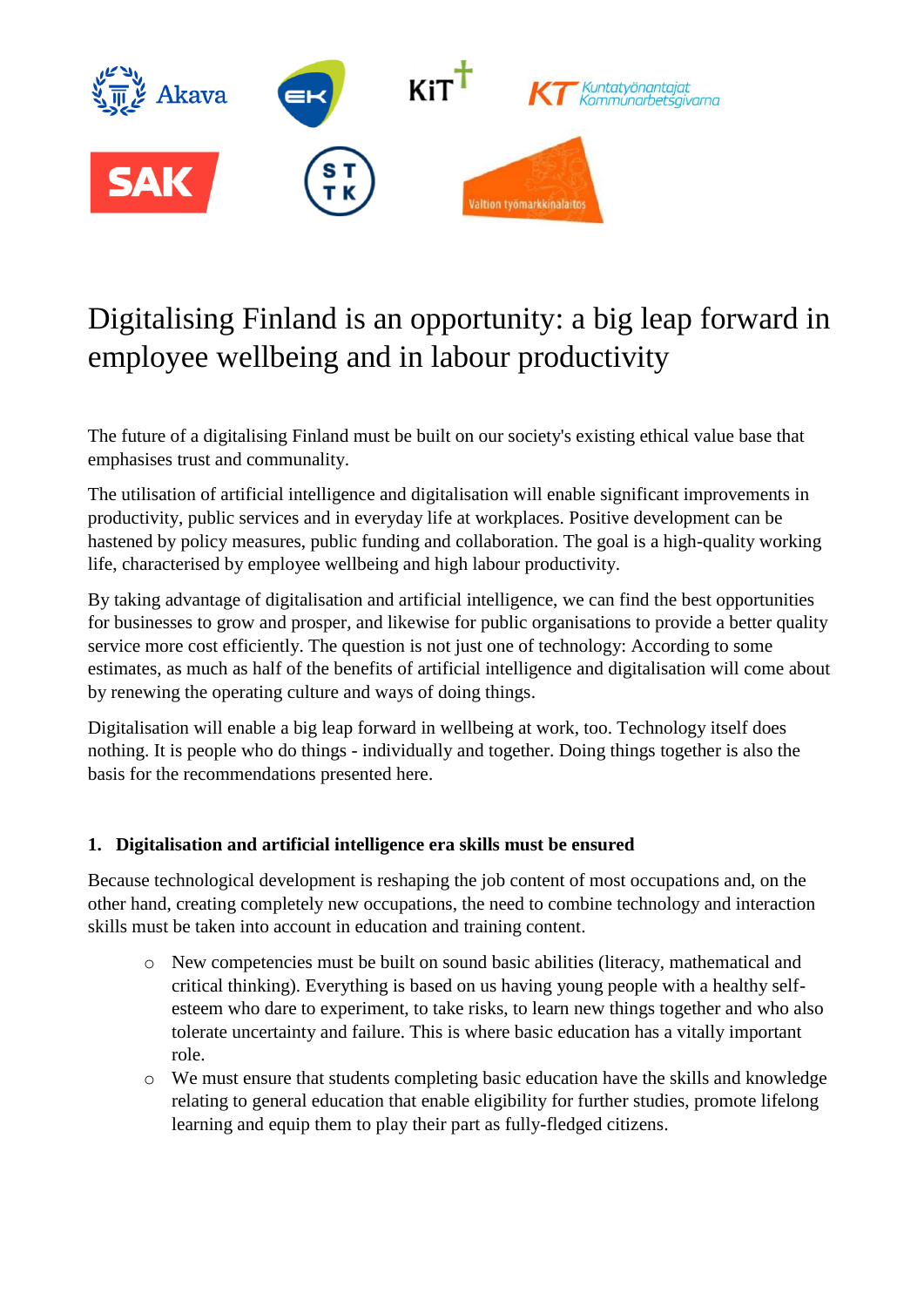A broader skills set makes it easier to adapt to changes in occupation.

- o Opportunities to expand the content of degrees and qualifications and the flexibility to combine studies for different degrees and qualifications from different educational institutions and universities should be added to education programmes. The aim is to reduce excessive specialisation in one narrow issue.
- o Artificial intelligence era skills, such as understanding the data economy, communications and social skills, and the readiness to learn new things should be added to education and training programmes in different fields.
- o Company management's and employees' understanding of and skills in artificial intelligence, robotics and the digital business environment should be increased. Data form the basis of all digital business and their utilisation is a matter of competencies. It is important that both employees and employers have an adequate level of skills and understanding of the earnings and intervention logic in the data economy.
- o The education system must be changed in such a way so as to allow continuous learning for the entire working-age adult population in both vocational and tertiary education.

A large part of learning will continue to take place through work and doing new things. It is desirable that management and employees together see what future work skills are needed and that workplaces together seek ways to acquire these skills.

## **2. Support for workplaces in the introduction of new technologies and new ways of doing things**

Finland's success requires research and innovation efforts that hasten economic growth, employment, productivity and the required skills.

o Public investment in research, development and innovation needs to be significantly strengthened and public organisations must set themselves targets for the share of innovative procurement in their procurements. Raising the share of innovative procurement to 10 per cent can be considered an ambitious goal.

A major increase in productivity will only take place when changes supporting it are introduced alongside artificial intelligence and other new technologies in business processes as well as in working methods and approaches. This requires the strengthening of collaboration and collaboration structures between the various actors.

The greatest impacts of the transition in work and technology will take place in workplaces, which is why they must be at the forefront of development and measures supporting it. It is estimated that when making use of new technologies and new ways of organising work, the work content, ways of working and the competence and management of the work required will gradually be renewed in all sectors, in all workplace communities and in all types of tasks.

o Finland must continue and strengthen the programme-based and long-term development of working life, and also link it with innovation policy so that the programme promotes artificial intelligence innovations creating new work.